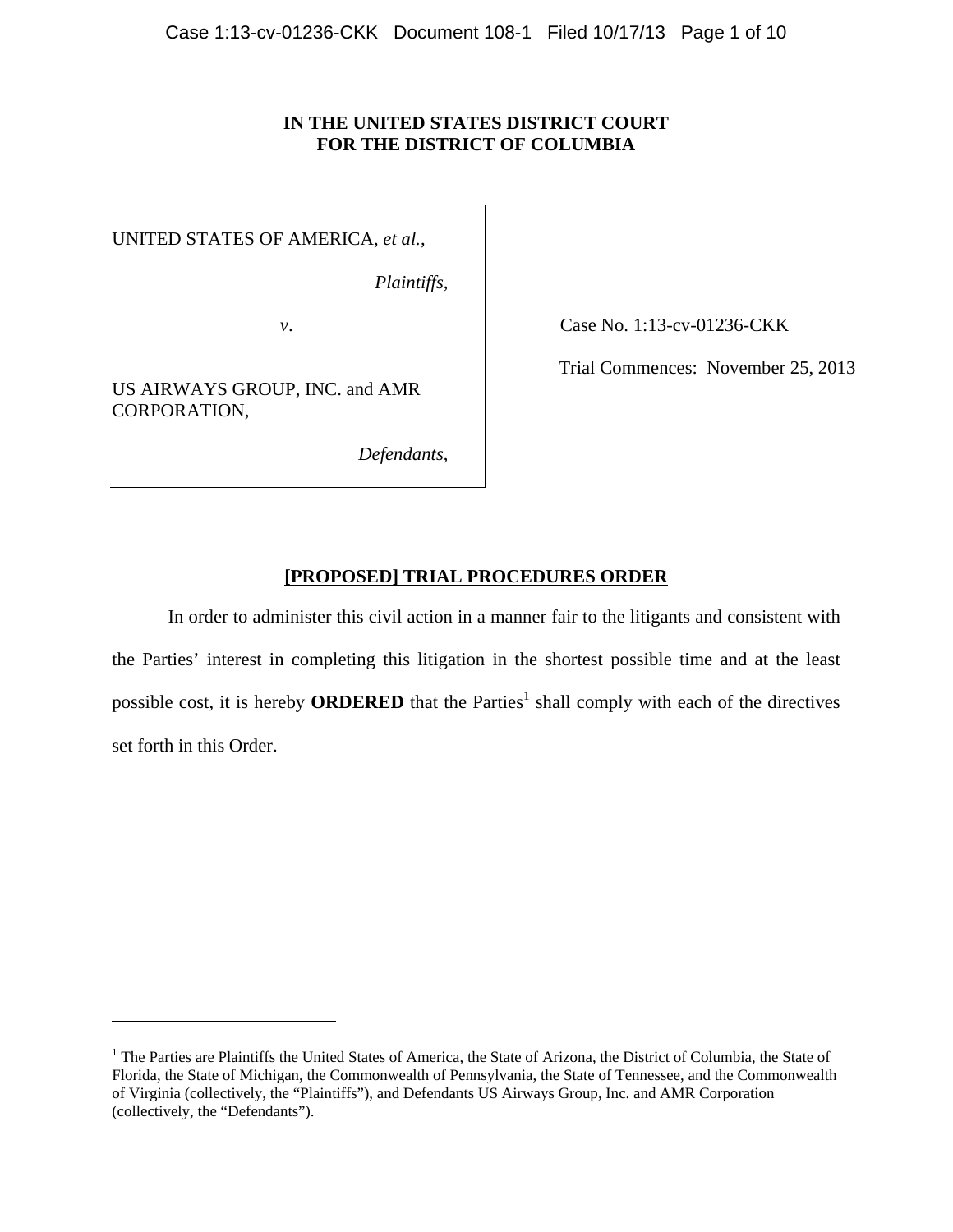# **SCHEDULE OF EVENTS AND DEADLINES**

| Date (2013)       | <b>Event / Deadline</b>                                                                                                                                                                                                                                                                                                                                               |
|-------------------|-----------------------------------------------------------------------------------------------------------------------------------------------------------------------------------------------------------------------------------------------------------------------------------------------------------------------------------------------------------------------|
| November 8        | Parties exchange final witness lists                                                                                                                                                                                                                                                                                                                                  |
| November 12       | Parties exchange final exhibit lists<br>Parties exchange deposition designations and designation summaries<br>Parties exchange proposed stipulations                                                                                                                                                                                                                  |
| November 15       | Parties exchange amendments to final witness lists<br>Parties exchange amendments to final exhibit lists<br>Parties exchange objections and counter-designations for depositions<br>Parties file trial briefs<br>Amici file briefs<br>Parties file non-Daubert motions in limine<br>Parties exchange supplemental and/or rebuttal expert reports (per prior<br>order) |
| November 17       | Parties exchange objections to exhibit lists                                                                                                                                                                                                                                                                                                                          |
| November 18       | Parties meet and confer re: objections to exhibit lists<br>Parties exchange objections to counter-designations for depositions<br>Parties file oppositions to non-Daubert motions in limine                                                                                                                                                                           |
| November 20       | Parties file final witness lists as amended<br>Parties file replies in support of non-Daubert motions in limine<br>Parties file final exhibit lists as amended<br>Parties file stipulations<br>Close of expert discovery (per prior order)                                                                                                                            |
| November 21       | Pretrial conference at 10:30 a.m. (per prior order)<br>Parties lodge joint compilation of all deposition designations (noting<br>outstanding objections and reflecting agreed confidentiality redactions)<br>with Chambers<br>Parties lodge electronic copies of trial exhibits (reflecting agreed<br>confidentiality redactions) with Chambers                       |
| November 22       | Parties file responses to trial briefs and/or amicus briefs                                                                                                                                                                                                                                                                                                           |
| November 25       | First day of trial (per prior order)                                                                                                                                                                                                                                                                                                                                  |
| December 16 or 17 | Estimated last day of trial                                                                                                                                                                                                                                                                                                                                           |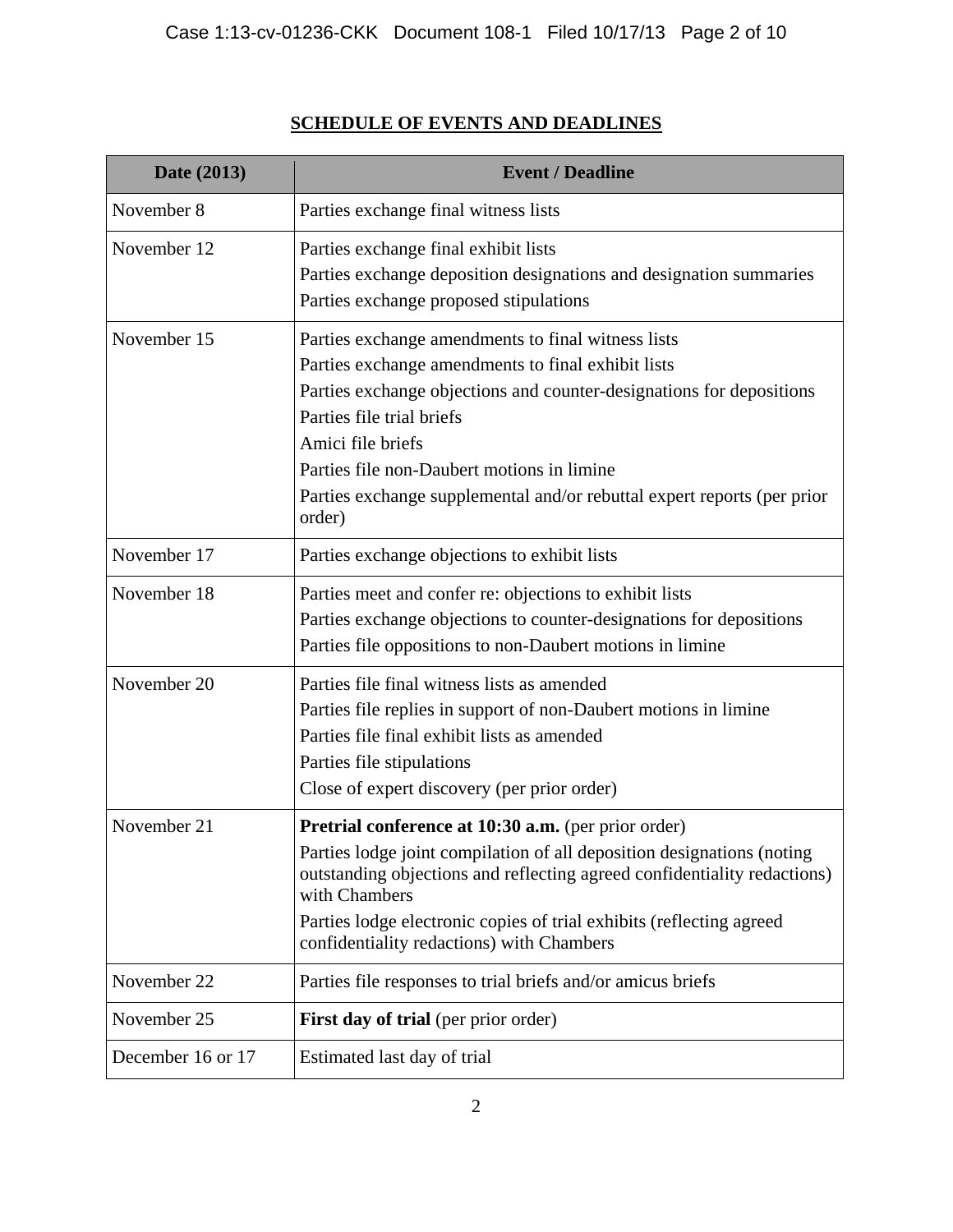| Date (2013)        | <b>Event / Deadline</b>                                                                                                                                                                                                                                                                                                                      |
|--------------------|----------------------------------------------------------------------------------------------------------------------------------------------------------------------------------------------------------------------------------------------------------------------------------------------------------------------------------------------|
| December 21 (est.) | Parties file proposed findings of fact and conclusions of law five days<br>after the last day of trial (but if the fifth day is a federal holiday, then<br>six days after the conclusion of trial)                                                                                                                                           |
| December 30 (est.) | Parties file post-trial briefs, including oppositions to proposed findings<br>of fact and conclusions of law fourteen days after the last day of trial<br>(but if the fourteenth day is a federal holiday, then fifteen days after the<br>conclusion of trial)<br>[If the Court is amenable, Parties waive the filing of replies to proposed |
|                    | findings of fact and conclusions of law.                                                                                                                                                                                                                                                                                                     |
| January 6, 2014    | <b>Closing arguments</b>                                                                                                                                                                                                                                                                                                                     |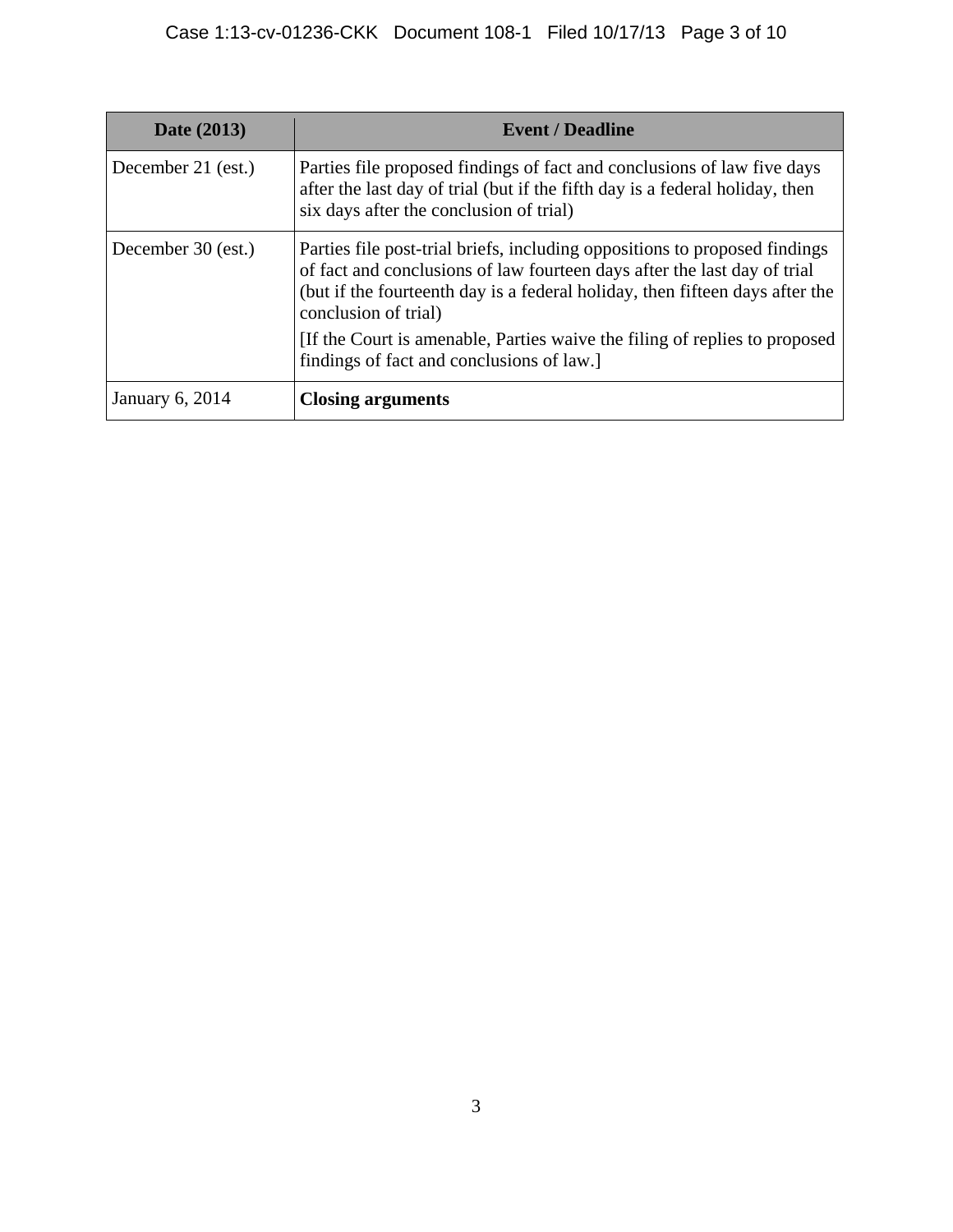#### **OTHER PROVISIONS**

#### **1. Calculation of Time**

a) The term "day(s)," as used in this Order, refers to calendar days.

#### 2. **Trial Briefs and Pretrial Conference**

a) By the date listed in the Schedule of Events and Deadlines ("Schedule"), each side shall file a trial brief. These briefs shall be in lieu of the pretrial statements contemplated in Local Civil Rule 16.5. Each side's brief shall not exceed 50 pages of text. Each side may file one 10-page brief responding to the opposing side's brief and/or any briefs filed by amici by the date listed in the Schedule.

b) A final Pretrial Conference will be held on the date and at the time listed in the Schedule.

# 3. **Post-Trial Briefing**

a) On the dates listed in the Schedule, each side (or each Party) shall file proposed findings of fact and conclusions of law. Within 24 hours of filing, each side (or each Party) shall deliver to Chambers a CD or DVD containing an electronic copy of their proposed findings of fact and conclusions of law hyperlinked to the authorities relied upon and, to the extent feasible, admitted exhibits and trial testimony.

b) The findings of fact shall set forth in paragraph form, separately numbered, all factual contentions relied upon by each Party in support of its claims or defenses and shall be free of pejorative language or argument.

c) Conclusions of law shall be supported by appropriate citation to legal authority.

d) On the date specified in the Schedule, each side (or each Party) shall file a document incorporating (1) a post-trial brief and (2) an opposition to the opposing side's (or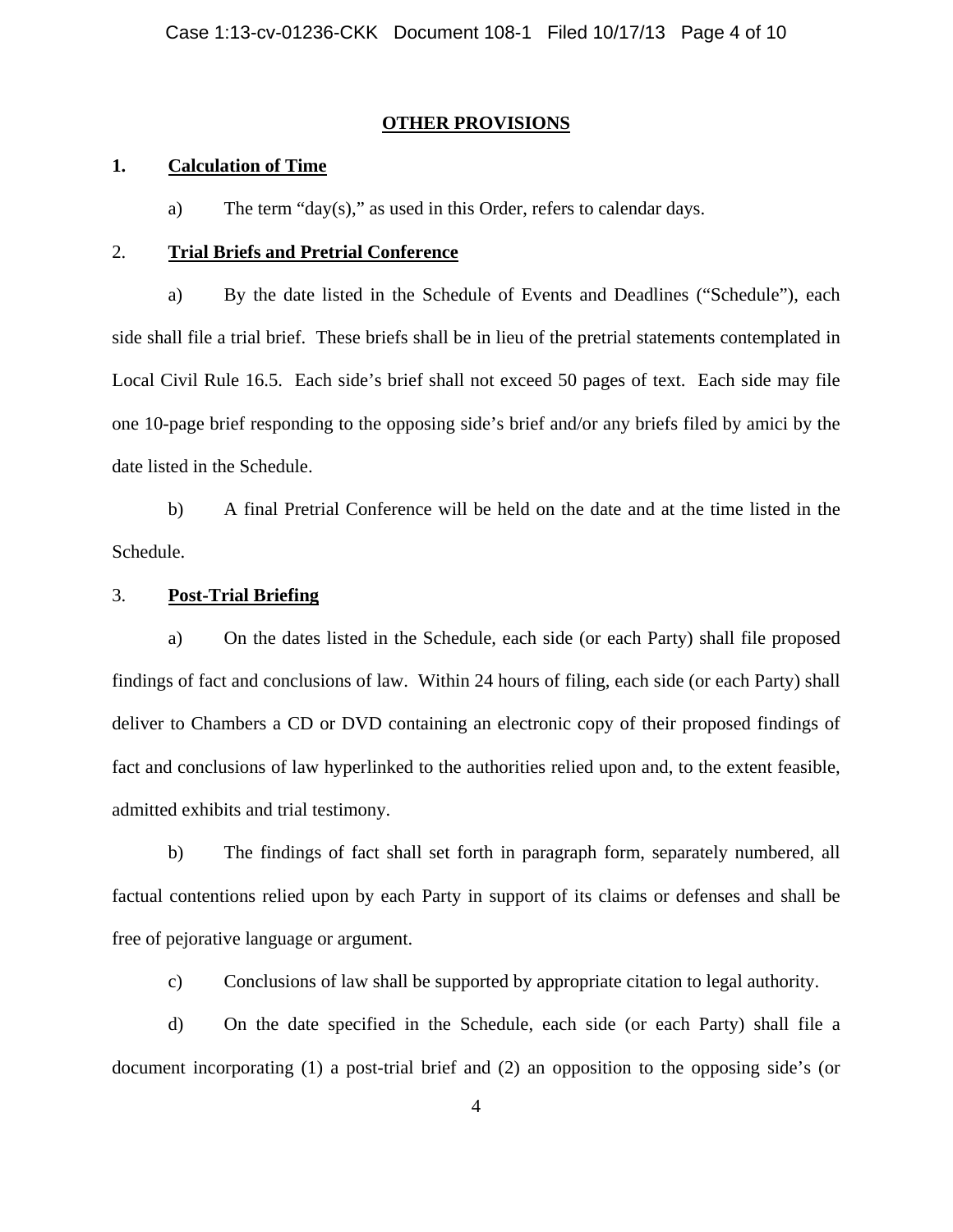# Case 1:13-cv-01236-CKK Document 108-1 Filed 10/17/13 Page 5 of 10

opposing Parties') findings of fact and conclusions of law. The brief component of this document shall not exceed 25 pages of text.

#### 4. **Motions in Limine**

a) The timing of motions in limine shall be governed by the Schedule.

b) Motions in limine and oppositions thereto shall not exceed ten pages of text, and replies shall not exceed five pages of text.

### 5. **Daubert Motions and Experts**

a) *Daubert* motions, if any, shall be filed not later than 72 hours after the filing of the written direct testimony of the expert(s) to which they pertain, and any opposition shall be filed not later than 72 hours of the filing of the motion.

b) *Daubert* motions and oppositions thereto shall not exceed fifteen pages of text, and replies shall not exceed seven pages of text.

c) Experts designed by a Party shall be entitled to keep one copy of their expert report(s), deposition testimony, and trial testimony following the conclusion of this matter.

### 6. **Exhibits**

a) On the date listed in the Schedule, the Parties shall exchange final lists of exhibits to be offered at trial (subject to amendment as described in the following subsection), other than solely for impeachment or rebuttal. No side's list shall exceed [Defendants' proposal: 400 / Plaintiffs' proposal: 800] exhibits.

b) On the date listed in the Schedule, the Parties shall exchange amendments to their final lists of exhibits to be offered at trial, other than solely for impeachment or rebuttal. Again, no side's list shall exceed [Defendants' proposal: 400 / Plaintiffs' proposal: 800] total exhibits.

5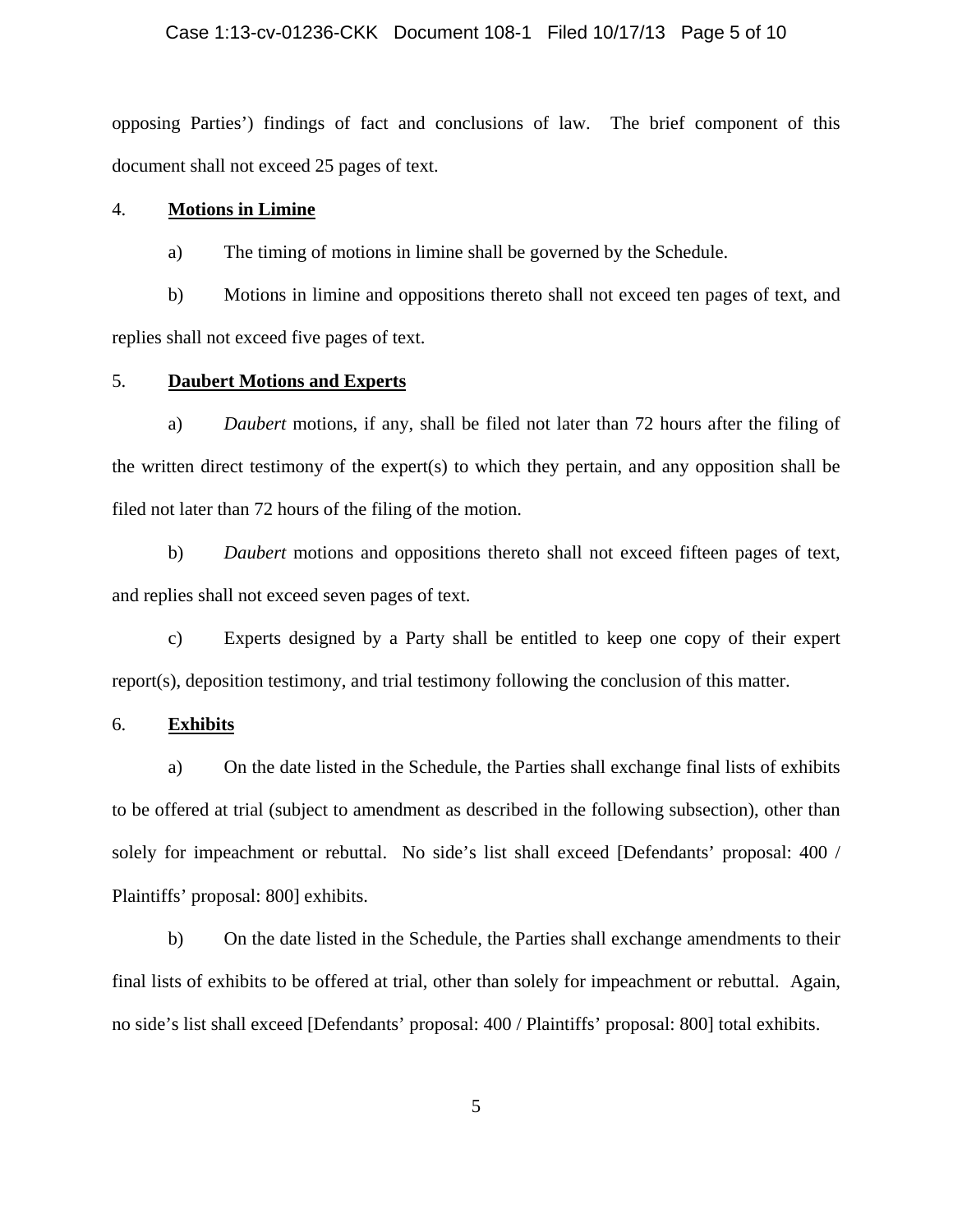#### Case 1:13-cv-01236-CKK Document 108-1 Filed 10/17/13 Page 6 of 10

c) Upon request, a Party shall provide a copy of any exhibit on its exhibit list to another Party.

d) On the date listed in the Schedule, the Parties shall exchange any objections to the opposing side's exhibits. On the date listed in the Schedule, the Parties shall meet and confer about these objections.

e) On the date listed in the Schedule, the Parties shall file a list of all exhibits to be used at trial, other than solely for impeachment or rebuttal, as amended.

f) No Party shall be permitted to offer any exhibit at trial that is not disclosed on its final exhibit list as amended without leave of Court for good cause, unless it is offered solely for impeachment or rebuttal.

#### g) Procedures to Provide Exhibits

i. On the date listed in the Schedule, each Party shall deliver to Chambers one or more CDs/DVDs containing electronic copies of the exhibits listed by that Party. Submitted exhibits shall include all agreed confidentiality redactions.

ii. For any witness being called for live testimony, the calling Party must provide, at the time the witness takes the stand to testify, binders of the exhibits the calling Party intends to use during the witness's direct examination during that day of trial. Two copies shall be provided to the Court, one copy shall be provided for use by the witness, and three copies shall be provided to the opposing Parties.

iii. Five days following the last day of testimony, Parties shall jointly deliver to Chambers one or more CDs/DVDs containing electronic copies of all non-sealed exhibits admitted into evidence, and, separately, one or more CDs/DVDs containing electronic copies of all sealed exhibits admitted into evidence.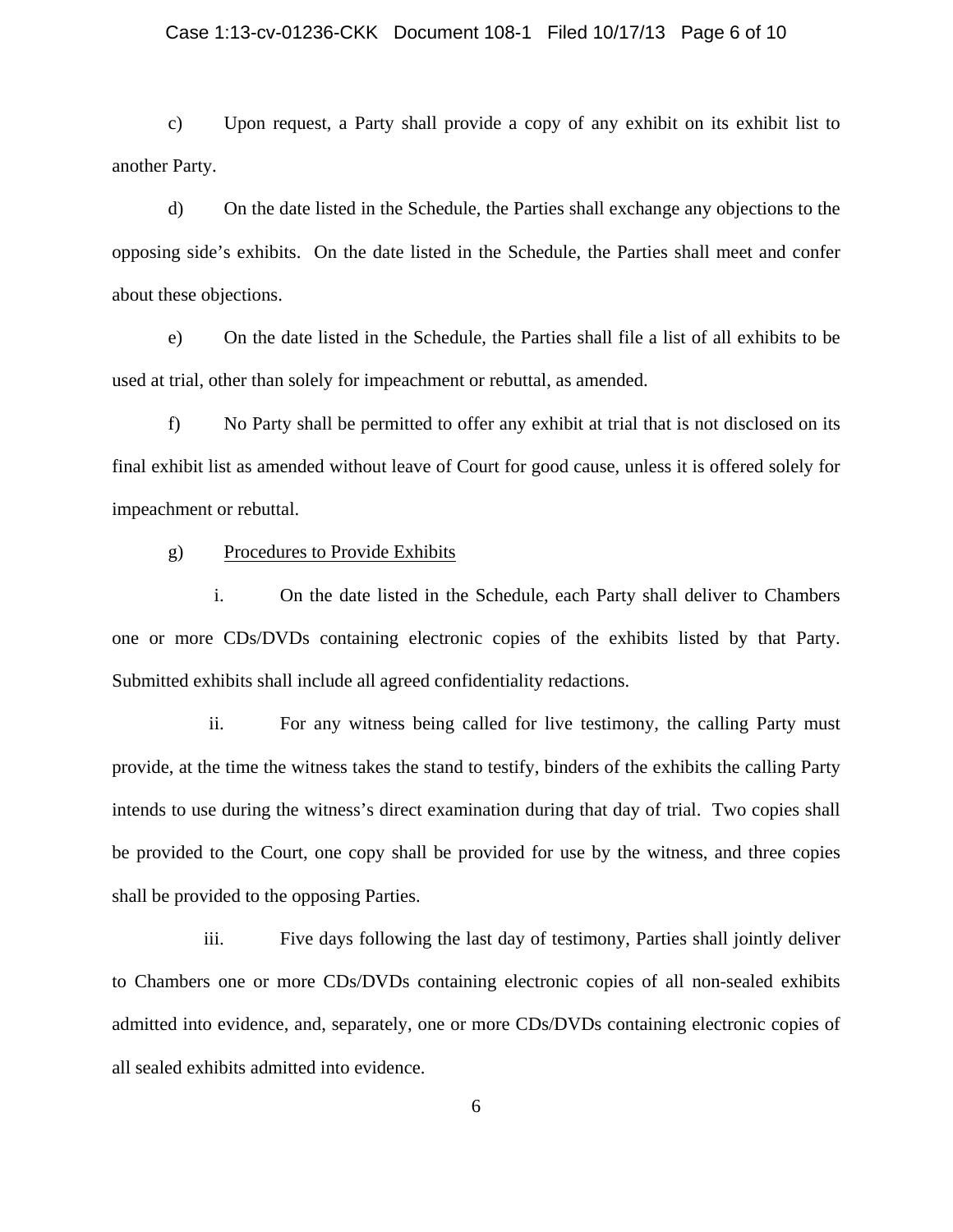# 7. **Deposition Designations and Counter-Designations**

a) On the date listed in the Schedule, the Parties shall exchange designations of deposition testimony to be offered at trial, other than solely for impeachment or rebuttal, and a one-page summary of each deposition designated.

b) On the date listed in the Schedule, the Parties shall exchange counter-designations of deposition testimony and any objections to the opposing side's deposition designations.

c) On the date listed in the Schedule, the Parties shall exchange objections to the opposing side's counter-designations.

d) On the date listed in the Schedule, the offering Party shall file the combined deposition designations and counter-designations and objections thereto. Only the portions of the transcript that have been designated or counter-designated shall be filed. To accompany the designations, the offering Party shall file one or more CDs or DVDs containing copies of all exhibits cited in the designated portions of the deposition testimony but no other exhibits. All designated transcripts, along with their exhibits, shall include all agreed confidentiality redactions.

e) No Party shall be permitted to offer any deposition testimony at trial that was not disclosed before commencement of trial without leave of Court for good cause, unless it is offered solely for impeachment or rebuttal.

#### 8. **Witness Lists and Testimony**

a) On the date listed in the Schedule, the Parties shall exchange final witness lists (subject to amendment as described in the following subsection). If a listed witness has not previously been deposed by the opposing side in this litigation, the opposing side is entitled to take that witness's deposition before he or she testifies.

7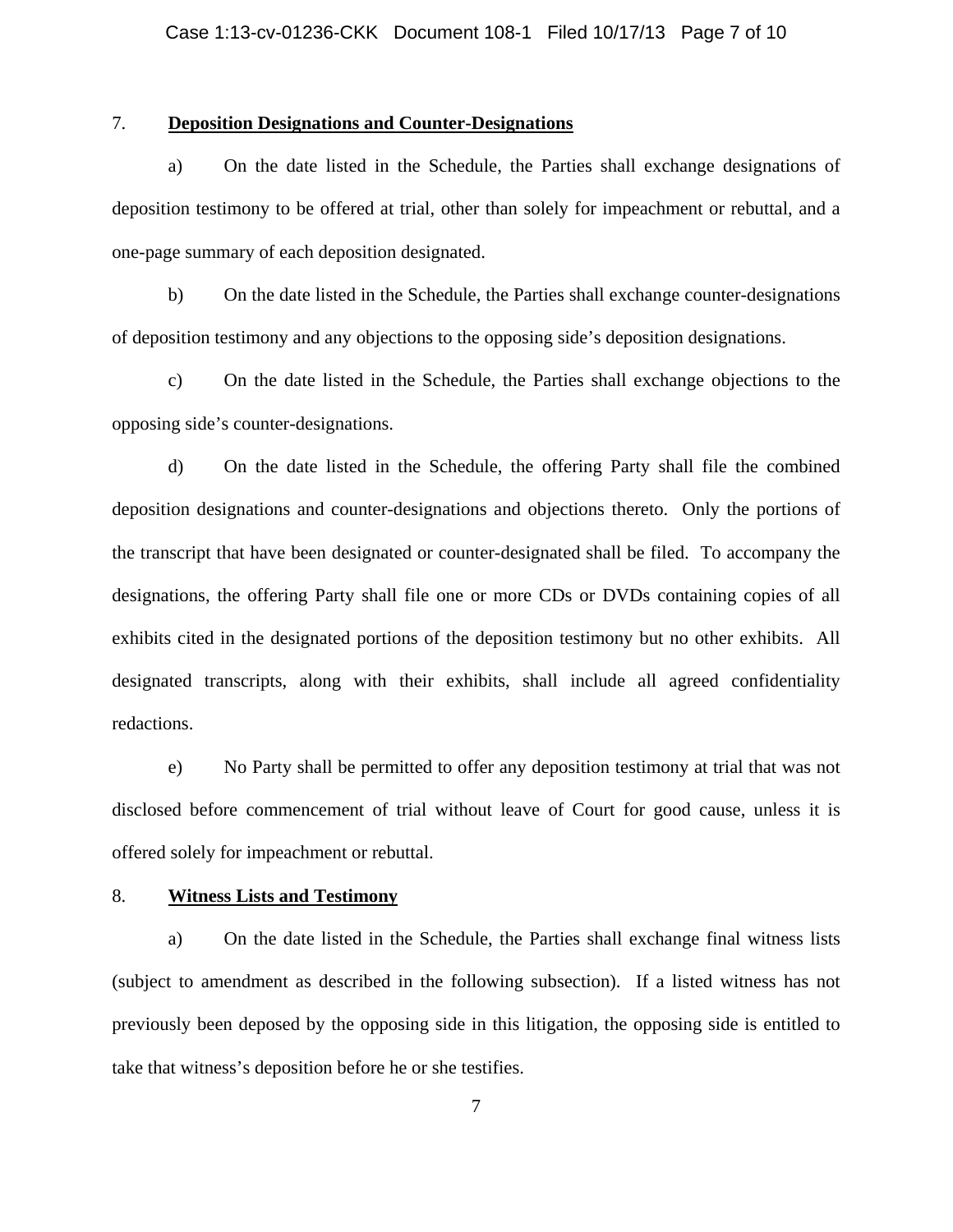#### Case 1:13-cv-01236-CKK Document 108-1 Filed 10/17/13 Page 8 of 10

b) On the date listed in the Schedule, the Parties shall exchange amendments to their final witness lists.

c) On the date listed in the Schedule, the Parties shall file final witness lists as amended. These witness lists shall note the names of the Parties' witnesses and their affiliation/title.

d) Direct testimony shall be submitted by written declaration or affidavit, in a question and answer format, unless the witness is an "adverse" witness or a non-party who did not cooperate in the drafting of his/her written direct testimony, in which case the witness shall appear live.

e) A witness submitting written direct testimony must appear live for crossexamination, unless the opposing side declines to examine the witness, in which case the witness need not appear at all.

f) Written direct testimony must be exchanged between Parties by 8:00 a.m. three days before the witness appears for cross examination, and a copy of such testimony, reflecting unresolved objections, will be filed with the Court by 5:00 p.m. two days before the witness appears for cross examination.

g) For live witnesses, a Party must notify the other side of the witnesses it will call to testify and, to the extent practical, the length of the witnesses' expected testimony three days before that testimony is expected.

h) Within 24 hours of receiving notice from an opposing Party that the opposing Party intends to call that Party's witness adversely, the recipient Party shall provide the noticing Party a list of the general subjects about which the witness is expected to testify during live testimony. After that witness's adverse examination is complete, the witness shall be tendered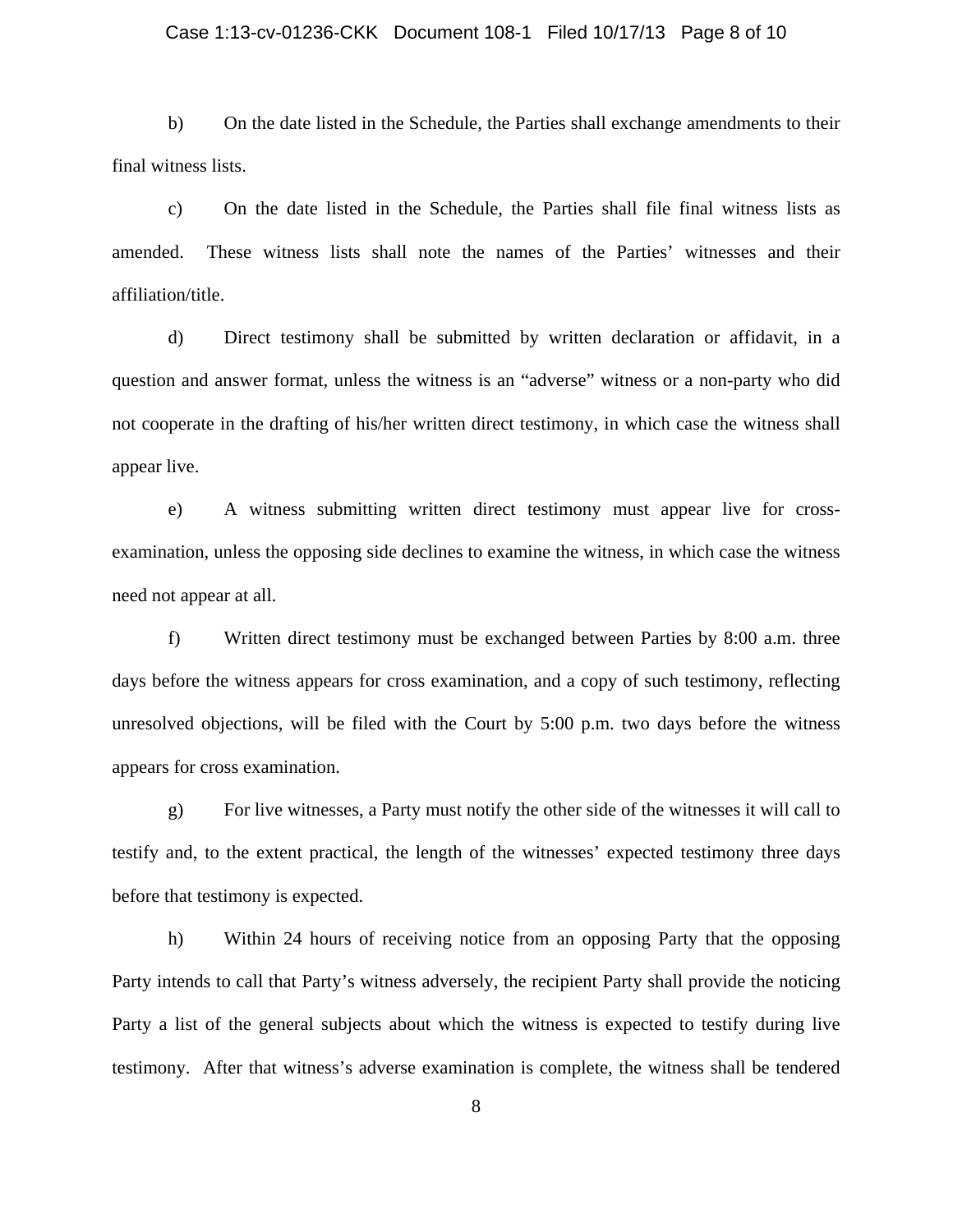# Case 1:13-cv-01236-CKK Document 108-1 Filed 10/17/13 Page 9 of 10

for examination by the opposing Party. Consistent with Federal Rule of Evidence 611(c), such examination shall be without "scope" limitations, so that the witness need appear at trial on only one occasion.

i) No Party shall be permitted to call any witness who was not disclosed on its final witness list as amended without leave of the Court for good cause, unless he or she is called solely for impeachment or rebuttal.

#### 9. **Demonstrative Exhibits**

a) Pursuant to the Scheduling and Case Management Order, demonstrative exhibits, other than those to be used by experts, do not need to be included on exhibit lists, but unless otherwise agreed or ordered, need to be provided to trial counsel for the Parties at least 24 hours before any such exhibit may be introduced, or otherwise used, at trial.

b) Demonstratives must be marked for identification as trial exhibits even if not moved into evidence.

#### **10. Trial Time**

a) Trial is expected to last approximately 10-12 court days. Trial will be held from 9:00 a.m. to 5:00 p.m. on November 25-27, December 2-6, December 9, part of December 10, December 13, and, if necessary, December 16-20 or such other dates and times as the Court shall determine.

b) *Examination time*: Each side shall be entitled to [Defendants' proposal: 30 hours of examination time / Plaintiffs' proposal: an equal portion of the examination time allowed to Parties in the current trial schedule] (whether direct, cross, re-direct, or re-cross). Opening and closing time limits are in addition to the aforementioned examination time limit.

9